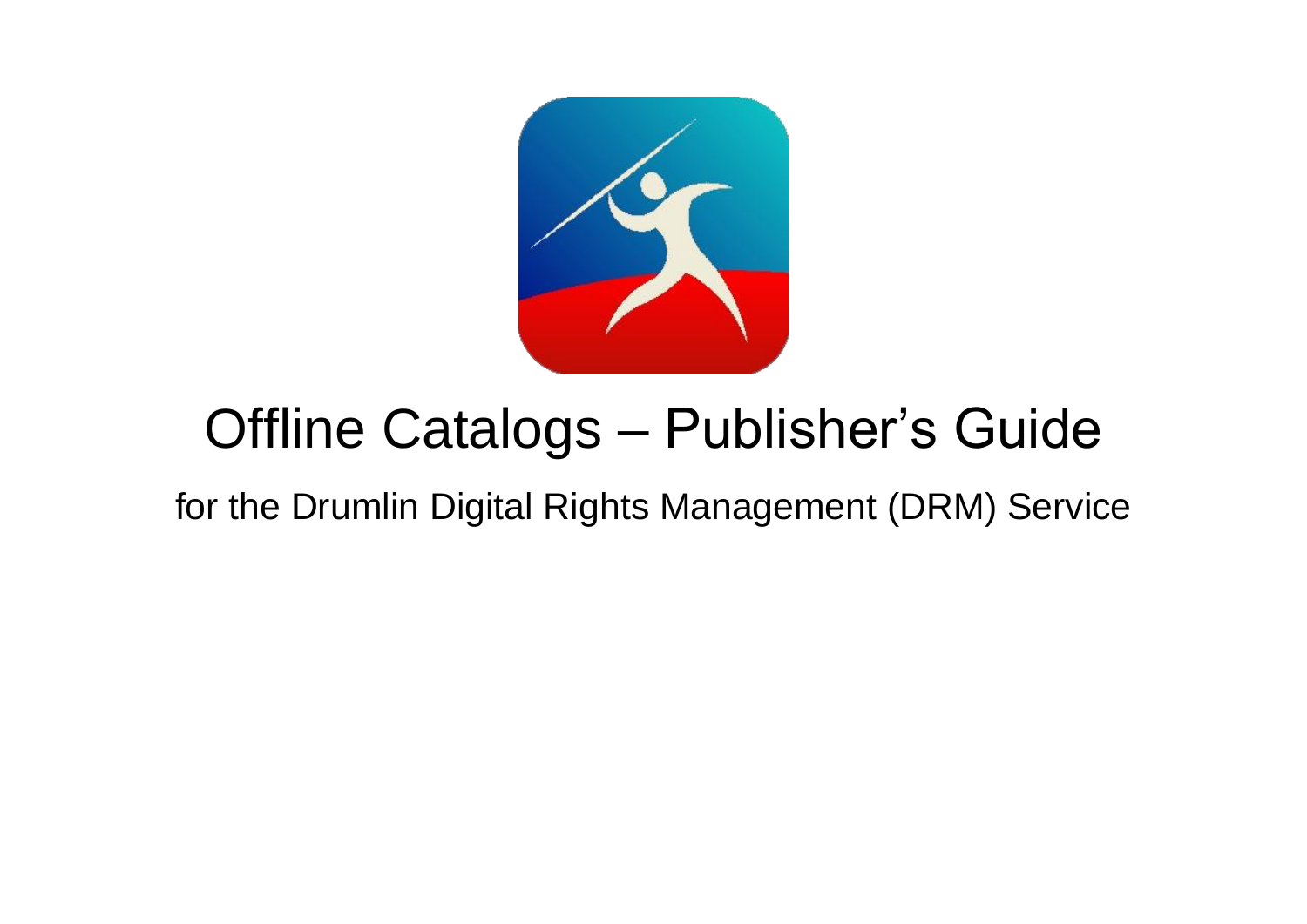# **Overview**

There are three main ways of downloading a secured PDF (files in Drumlin Security's drmz encrypted format) from an external web server:

- (i) the publisher provides the end user with a web link for the file, the user clicks on the link (Windows and OSX users) and using the download facility of their web browser they SAVE the file, e.g. to their DOCUMENTS folder, and then open it with a Javelin secure PDF reader – this link can be to a drmz, drmx or zip file that contains one or more secured PDF files
- (ii) the user selects the download icon on the toolbar in the app and types in the web address provided, and Javelin will download the file for the user; or
- (iii) the user selects publisher's catalog they require. Then selects the file they want and it will download and be saved automatically

The option (iii) above is the simplest and most robust mechanism, and is the subject of this Publisher's Guide.

A catalog as used in the Drumlin DRM service is a specially formatted text file that lists each downloadable file with its name (title of the document) and where it can be found (its unique URL). The file format is described below and conforms to the xml (extended markup language) convention. Catalogs are quick and simple to create and may be updated almost instantly to reflect changes in the set of documents to be provided. Catalogs may also be "nested", so a top-level catalog can have sub-catalogs within it, and in turn these may have further levels of catalogs and documents.

A typical catalog entry might be:

<Document> <Name>Alice in Wonderland - Test Code: abcabcabc</Name> <URL>http://www.drumlinsecurity.co.uk/ipad/alice.drmz</URL> <ThumbURL[>http://www.drumlinsecurity.co.uk/ipad/alice.png</ThumbURL>](http://www.drumlinsecurity.co.uk/ipad/alice.png%3c/ThumbURL) </Document>

The beginning and end of any entry must start with a descriptor in angle brackets <descriptor> and end with the matching closing descriptor of the form </descriptor>. This is illustrated in the highlighted text above. These lines illustrate the minimum entry for a document (a PDF or drmz file): a Document outer descriptor, within which are descriptors for the document NAME, the URL (web location) where the file can be found; and ThumbURL, which can be blank, and provides the location of a cover image for that entry. Other optional fields are described below.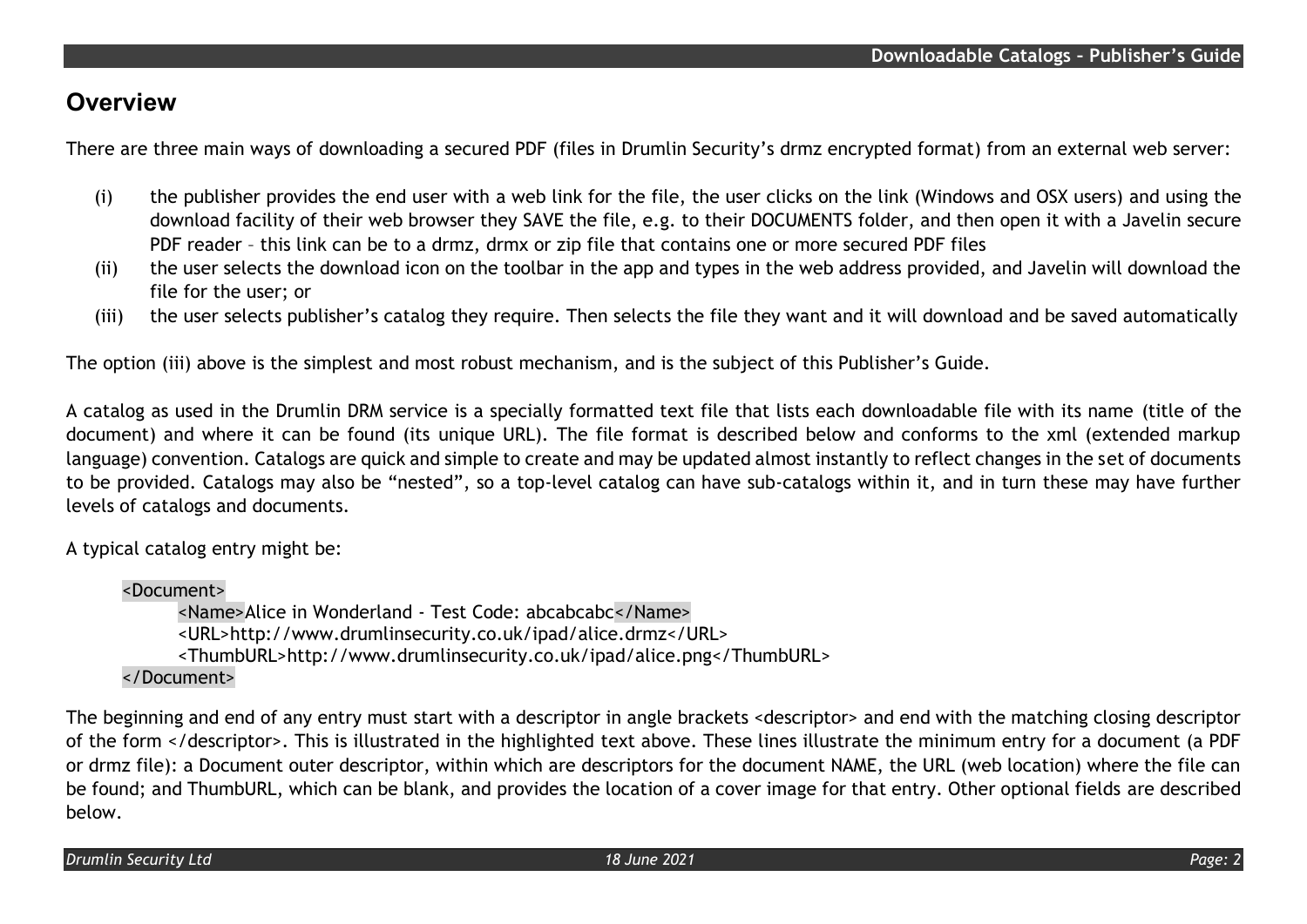#### **Downloadable Catalogs – Publisher's Guide**

The catalog illustrated below is a sample default catalog included within the Javelin3 for Windows reader software (v3.0.71 or later). It includes an icon for refreshing (re-downloading) the catalog, which will update the available entries, plus a mix of downloaded files (e.g. the Alice in Wonderland example), pure PDF files (like this guide), and other Catalogs that are specific to individual publishers – for example, LaSota Racing, as shown in this screenshot. When any of these sub-Catalogs is clicked it will download the entries for that publisher's catalog, which may in turn include additional sub-Catalogs (e.g. Science books, Art books, Course1, Course2, etc).

The top section of the catalog provides icons for: Going back, Closing the catalog facility, refreshing the current catalog and displaying the catalog as a list or grid (toggle icon). Each icon responds to a single click and has a pop-up text indicating its function.

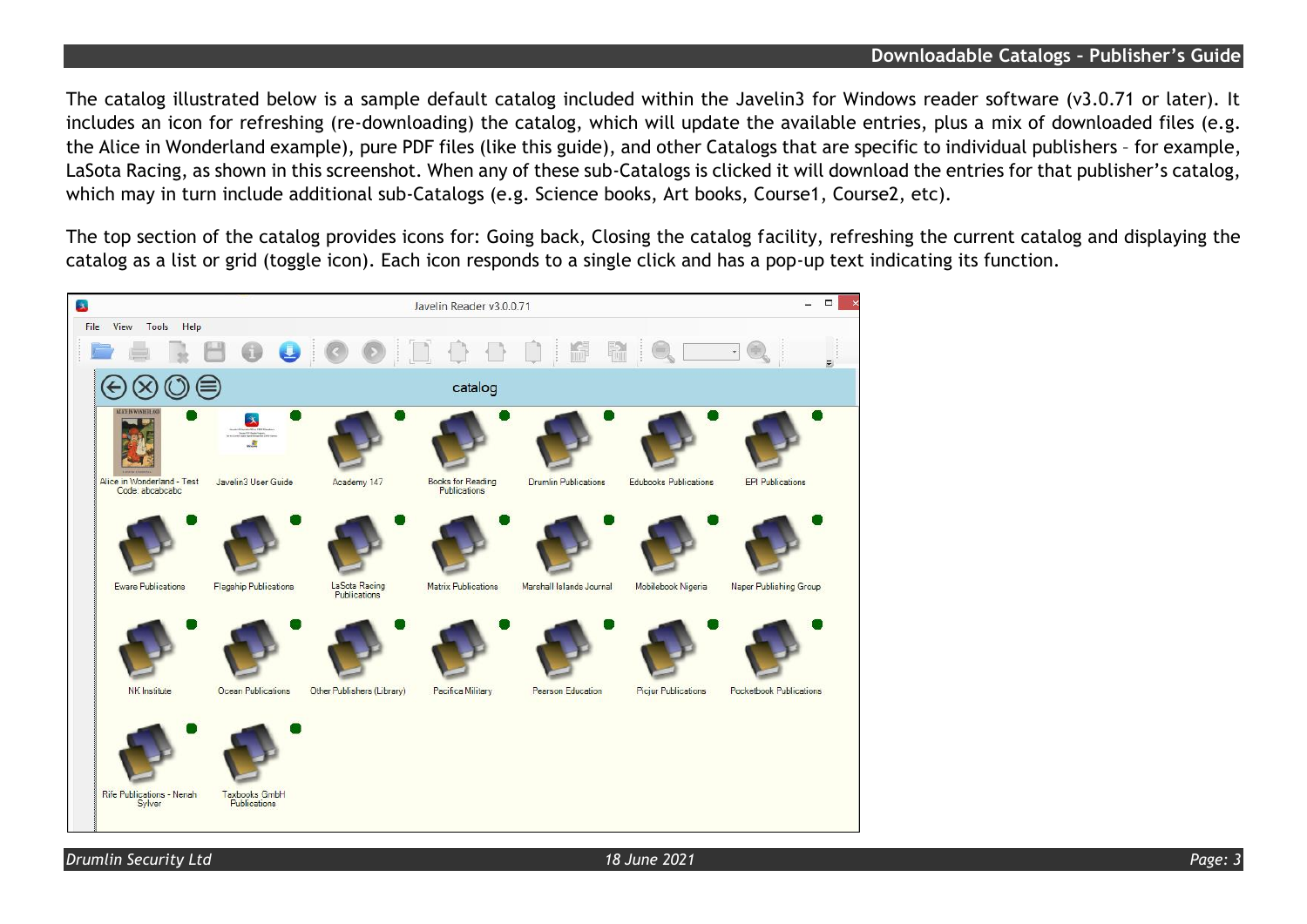#### **Downloadable Catalogs – Publisher's Guide**

Right clicking on a catalog in Javelin3 for Windows will provide options to refresh the catalog, open the folder (in the user's AppData directory) where the Catalogs and downloaded files are stored, and optionally to view the catalog itself as a text file. Right-clicking on a downloaded and authorized file will provide the following facilities: Delete (deletes the downloaded file, not the catalog entry), Info (Information about the file), and Refresh (re-downloads the file and its cover image if provided by the publisher).

**IMPORTANT NOTE:** Catalog files are best created using the free Notepad++ text editor and set with Encoding type: UTF8. Because some devices and hosting service are case sensitive, we recommend that as far as possible lower case names for catalogs, zip files, and if necessary, URLs, are used. iOS devices, which are essentially based on Linux/Unix, are case sensitive. Avoiding special characters and spaces in URLs is desirable, although not always essential. Also note that drmz filenames can be changed without affecting their operation.

# *Downloading files and catalogs*

For Javelin3 and Javelin3Pro for Windows, PDF and DRMZ files and XML and ZIP format catalogs can be downloaded directly using the Download icon on the main toolbar, as illustrated below.

|                | $=$ |               | $\blacksquare$<br>$\left(\begin{array}{c} \blacksquare \end{array}\right)$<br>- 2 |                                  |          | $\checkmark$ |
|----------------|-----|---------------|-----------------------------------------------------------------------------------|----------------------------------|----------|--------------|
|                |     |               |                                                                                   | Download Document                |          |              |
|                |     | Document URL: |                                                                                   |                                  | Download |              |
| have           |     | Date          | <b>URL</b>                                                                        | Path                             |          | re pro       |
| pleas(<br>prom |     | 23/09/2016    | http://www.drmz.net/ga/ga5.drmz                                                   | C:\Users\michaeldesmith\temp\ga5 |          | <b>rovid</b> |

The document URL must be a valid web address and thus must not include spaces or a number of other special characters such as &; underline and dash characters are fine – short names without spaces are the most suitable. It is always a good idea to test a download link by entering it into a web browser's address bar, and then if it is accepted, copy the address bar contents as it will have automatically converted the URL to an acceptable form (e.g. spaces are replaced with %20). When files are downloaded via the above facility they are stored in a location specified by the user.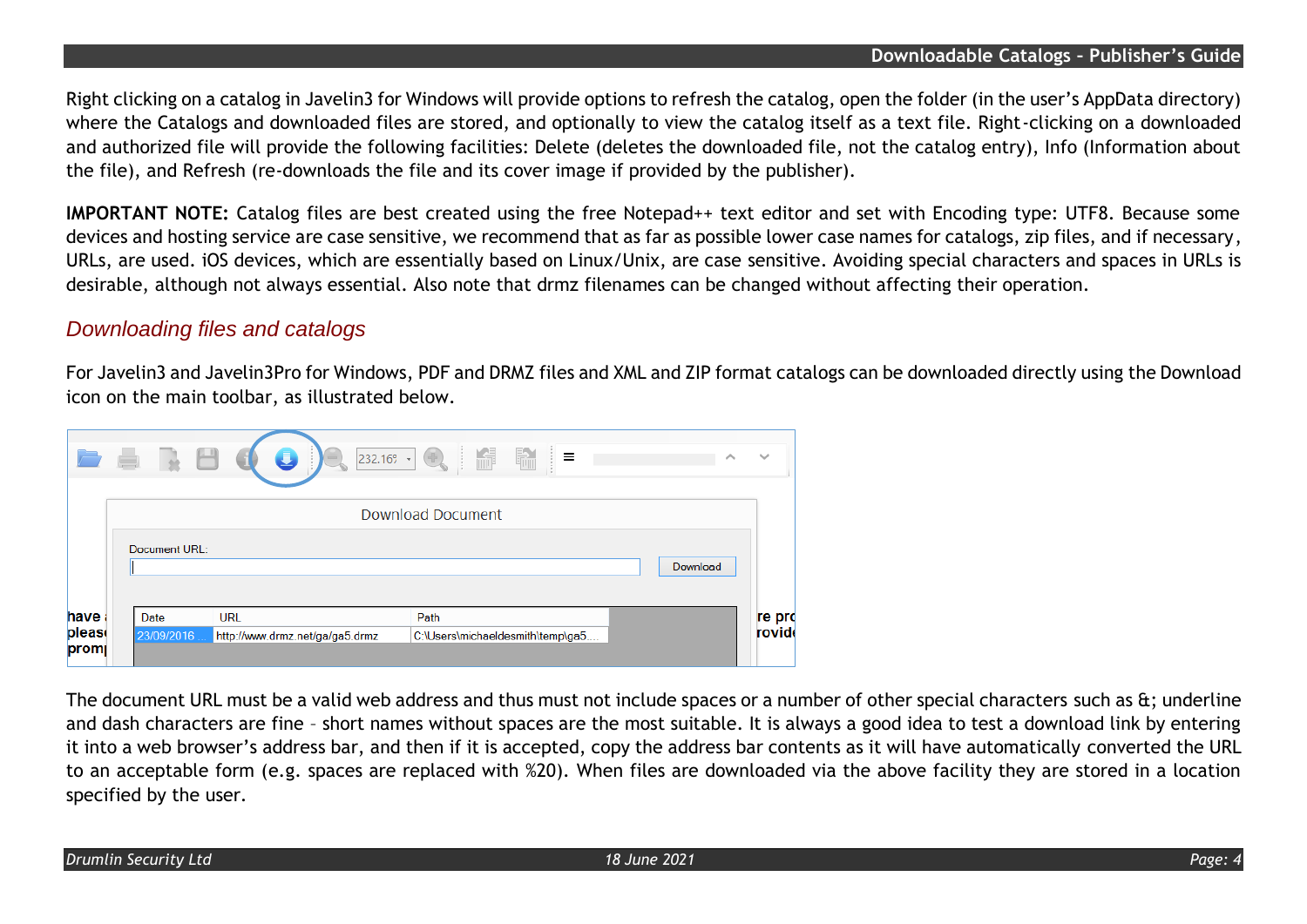For mobile versions of Javelin (Javelin for iOS and Javelin for Android) similar catalogs are provided built-in to the apps or downloadable via the facility on the right-hand end of their home page toolbars. Examples include:

Javelin for iOS home page toolbar

| $ $ iPad $\widehat{\mathcal{F}}$ | 17:20            |                                                                        |
|----------------------------------|------------------|------------------------------------------------------------------------|
|                                  | Javelin <b>J</b> | $\sqrt{2}$<br>H<br>⌒<br>$\equiv$<br>▄<br>____<br>$\tilde{\phantom{a}}$ |

Javelin for Android home page toolbar is similar. Files and catalogs downloaded via these downloading facilities are saved on the app's Home page.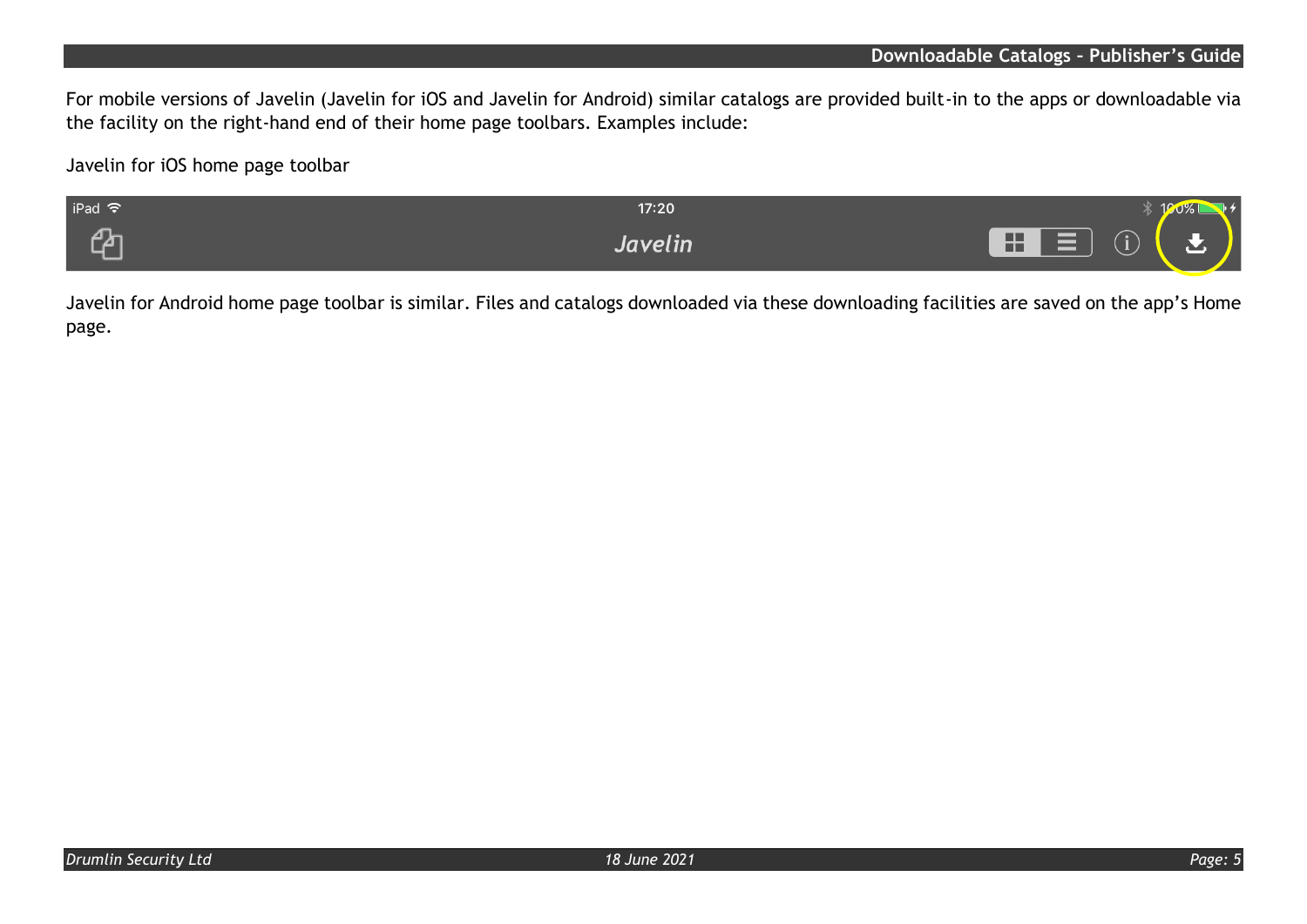# **Creating Catalogs**

As noted above, catalogs are simply a special type of text file. However, because they need to be compliant with xml and encoded like web pages using UTF-8 encoding, we strongly recommend they are created using the free text editor for Windows called Notepad++ - it can be obtained from here: <https://notepad-plus-plus.org/>

If another text editor is used, for example on a Mac platform, then users should ensure that the encoding is UTF-8 and the format of the xml file created is correct. A typical (single entry) xml catalog is shown below:

<?xml version="1.0" encoding="UTF-8"?>

<JavelinCatalog>

<CatalogURL>http://www.pdfz.org/sample.xml</CatalogURL>

<Document>

<Name>Alice in Wonderland - Test Code: abcabcabc</Name>

<URL>http://www.drumlinsecurity.co.uk/ipad/alice.drmz</URL>

<ThumbURL[>http://www.drumlinsecurity.co.uk/ipad/alice.png</ThumbURL>](http://www.drumlinsecurity.co.uk/ipad/alice.png%3c/ThumbURL)

<Subtitle>Sample secure PDF document - Cover image courtesy the Gutenberg Project, Images section</Subtitle>

<ISBN>-</ISBN>

<PublisherName>Macmillan (in 1866)</PublisherName>

<PublisherURL></PublisherURL>

<Authors>Lewis Carroll (Charles Lutwidge Dodgson)</Authors>

<AuthorURL></AuthorURL>

<Language>English</Language>

<Edition>1</Edition>

<Description>The famous 19th century tale of Alice's adventures underground. Illustrated by John Tenniel</Description>

<Review></Review>

<PrintLength>78</PrintLength>

<PublicationDate>1865-01-01</PublicationDate>

<Price>Free</Price>

<CurrencyCode></CurrencyCode>

</Document>

</JavelinCatalog>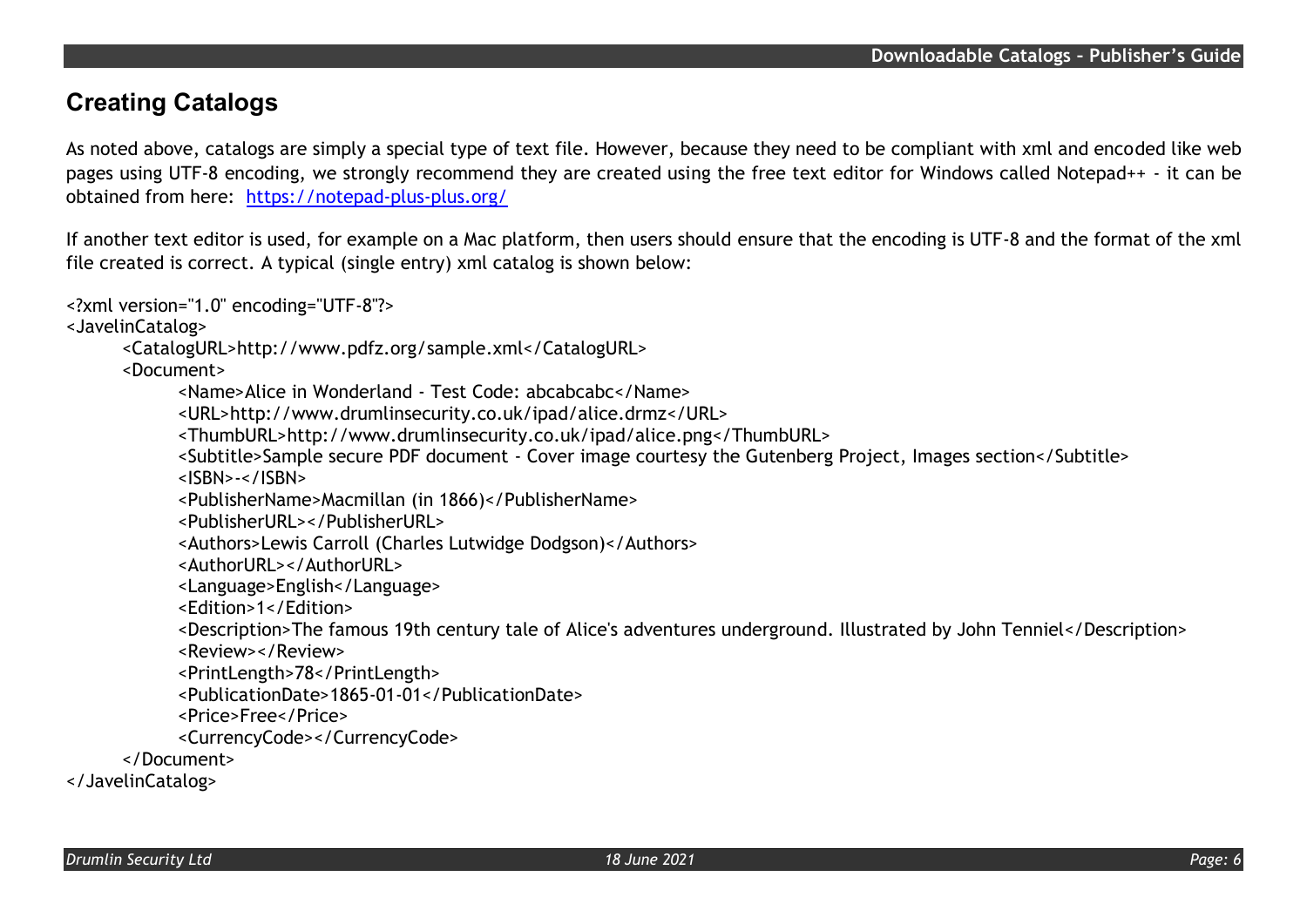Most of the fields in the above <Document> structure are optional, but as can be seen in the above example the details may be included with the appropriate entries. If the descriptors are provided with no content they will be accepted. Many of these additional fields are displayed as part of the Information (INFO) facilities associated with documents downloaded via a catalog (i.e. metadata).

If a catalog xml file has another catalog within it, that second catalog is a separate xml file, which also needs to be created and stored on a website somewhere. For example, if you open the catalog illustrated in the previous section using Notepad++ you will find the following entry which refers to a second level catalog, lasota.xml:

```
<Document>
     <Name>LaSota Racing</Name>
     <URL>http://www.pdfz.org/lasota.xml</URL>
      ….
</Document>
```
Catalog files may also be specified using a standard compressed (zip) file URL – for example:

```
<URL>http://www.drumlinsecurity.co.uk/verlag/2017.zip</URL>
```
This format is specifically designed to allow a catalog to contain both a list of the publications AND a set of matching cover images that are automatically extracted and displayed by Javelin when the file is downloaded by the user AND optionally pdf and drmz files. If a standard xml catalog is used then an icon rather than a cover image will be shown for each document, underneath which will be the Title (NAME) of the document. After downloading and authorizing such documents the first page of the document (which might be a cover or a text page) is used to replace the icon.

One benefit of using sub-catalogs is that the full catalog name will be used (rather than the filename) after downloading.

Let us suppose we want to create a catalog for a university, with sub-catalogs/folders for each Faculty and within these, sub-catalogs for each Department and maybe within these Departments, course-related catalogs. To create your xml file, you would need a top level catalog, with entries that refer to (i.e. link to the URLs for) catalogs called faculty1.xml, faculty2.xml etc., and then within the faculty1.xml file you would have a department1.xml etc., and then within department1.xml you would have your department1-100.xml file department1-200.xml etc., and within these catalogs would be the links to the pdf files and drmz files (although such files can be included at higher levels in the 'tree', for example to provide information relating to that Faculty or Department). The customer would only need to download the top-level catalog, because having done so, each sub-catalog would automatically download when the catalog item was touched or clicked, and then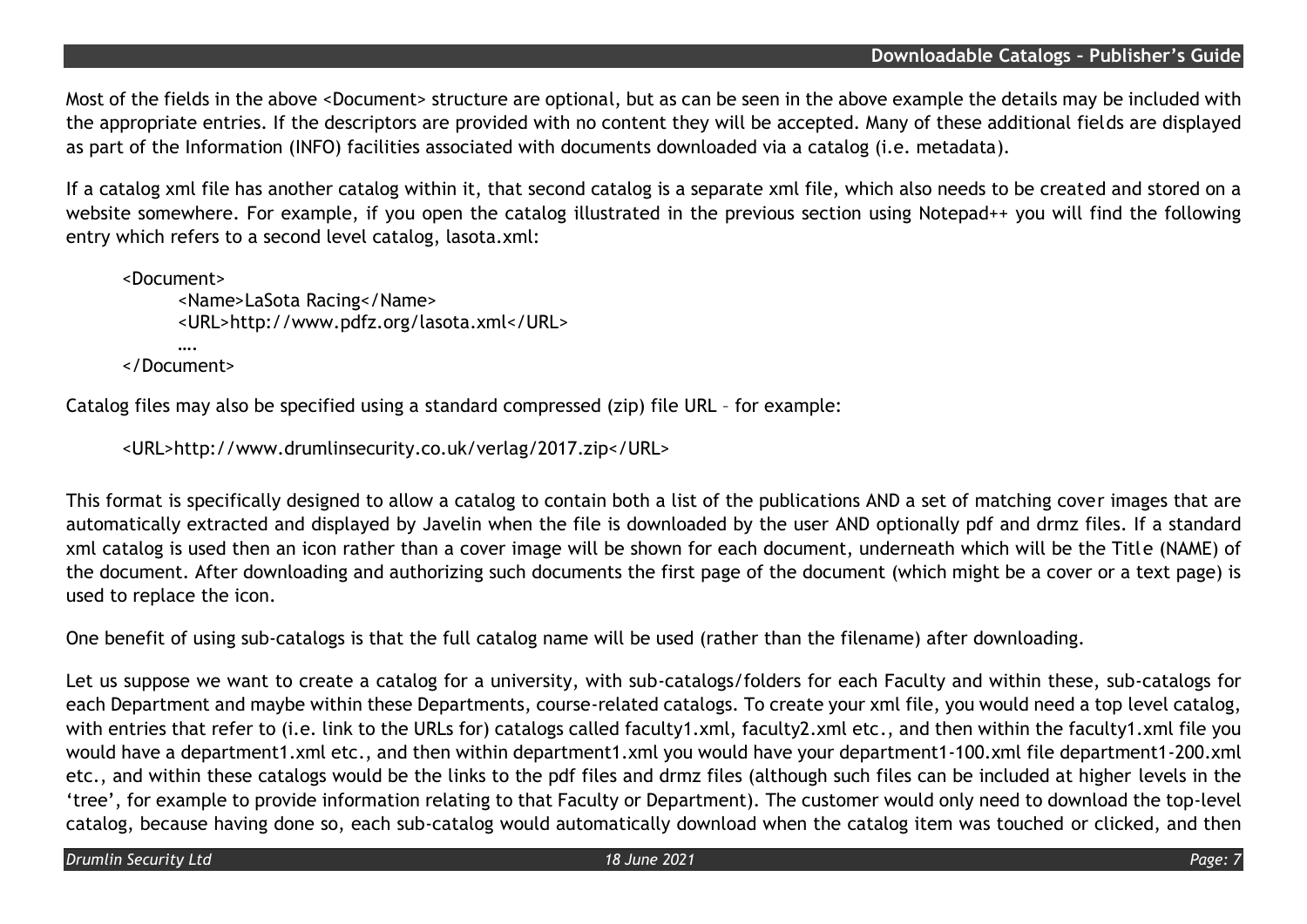its elements would be available via the sub-catalog graphic. New items can be added to such catalogs simply by editing the version of the server where the catalog is held, and then touching or clicking the refresh icon (in the corner of each catalog) to re-download the latest version.

There is no specific limit to the number of entries in a catalog, or to the number of levels (sub-catalogs). However, we would recommend that no more than 100 entries are included in any one catalog, and ideally no more than 3 or 4 levels of catalogs are provided. Catalog URLs should ideally be standard http or https web addresses, but some other URLs are supported, notably Dropbox links (dl=0 or dl=1 links). The order of entries matter – catalog entries are displayed in the order in which they appear in the file and are not otherwise sortable or searchable (at least, not currently). End users have the option of displaying entries in the default format (a grid) or as a list (the latter allows for the display of longer document name entries and info details).

Within catalogs there are often cover images. The format of these is flexible, but a good rule of thumb is an image about 170×240 (width, height) - i.e. quite small and portrait orientation if possible, but 240×170 will work also or anything close to this arrangement - check you are happy with the results before issuing a catalog. Several points should be noted about cover images (or 'jackets'):

- cover image files should be in .png format (jpg is also supported)
- catalog files are best with short names. We can host xml catalogs for you if you wish on our pdfz.org website, so if the catalog is for manual download rather than via a higher level catalog, users simply type: pdfz.org/catalogname.xml to download your catalog (the http://www. bit is not required for this to work)
- as with the document files themselves, cover images can be refreshed/downloaded by long-touching the cover of the item of interest (or right-clicking for the Windows version), waiting for the pop-up menu to appear, and then asking for the image to be refreshed
- because mobile devices are poor at multi-threading, downloading images and catalog data at the same time is a problem. On Android the Javelin software attempts to retrieve all the cover images for a catalog and these are downloaded as per files using the built-in Android downloader. On iOS, which is not so good at performing this kind of function, cover downloading is manual, as described above, or you can used zipped catalogs (see further below)
- if no cover image is provided, or is available but not downloaded, the Javelin software will generate a cover using the first page of the document after it is downloaded and opened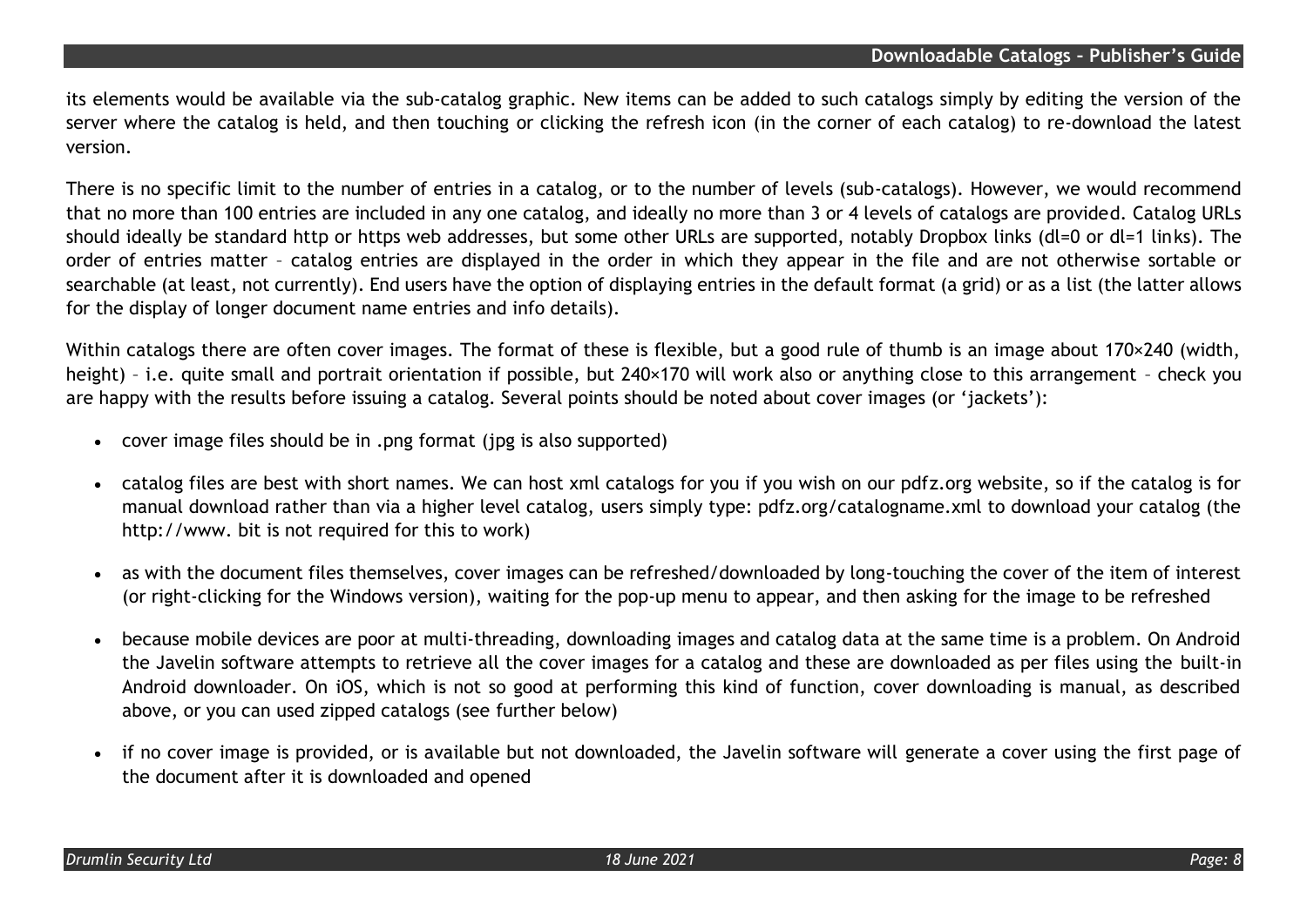• Javelin for mobile devices and Javelin3 for Windows recognize zipped xml files, which can contain cover images files, and even document files etc., within the zipped catalog. An example file of this type with 100 covers can be downloaded from <http://www.pdfz.org/bhc.zip>

The bhc.zip file contains two items:

bhc.catdir bhc.xml

The first item is a folder (sub-directory) that contains copies of all the thumbnail images (cover images) for the documents listed in the second item, the catalog file bhc.xml. In this particular case there are lots of image files in the catdir folder. Note that both items are in lower case, and the matching items on the server should be in the same case.

## *Validation and testing*

Having created a catalog, then next step is to make sure it works exactly as you expect. The best way to do this is as follows:

- (i) give the top level catalog a very short/simple name, using lower case letters, e.g. ucla.xml and then place it on a web server with a short name – if you would like us to host it on our pdfz.org or drmz.net servers then let us know and we can do that for you. All sub-catalogs should also be available online, with their URLs correctly specified as per the lasota.xml example above
- (ii) it is a good idea to check that the structure of your xml file is valid you can do this using a range of tools, or the free online validator at: [http://www.w3schools.com/xml/xml\\_validator.asp](http://www.w3schools.com/xml/xml_validator.asp)
- (iii) Then, once you are happy it is correct, download the catalog to Javelin3 for Windows and then Javelin for iOS and Javelin for Android using the Download icons provided in Javelin. Then test each level of the catalog, downloading each sub-catalog and opening it to check the next level, including downloading PDF or drmz files contained within the various catalog levels and checking the images
- (iv) You can ask us to check your catalogs if you are having problems, or we can create and optionally host, catalogs for you